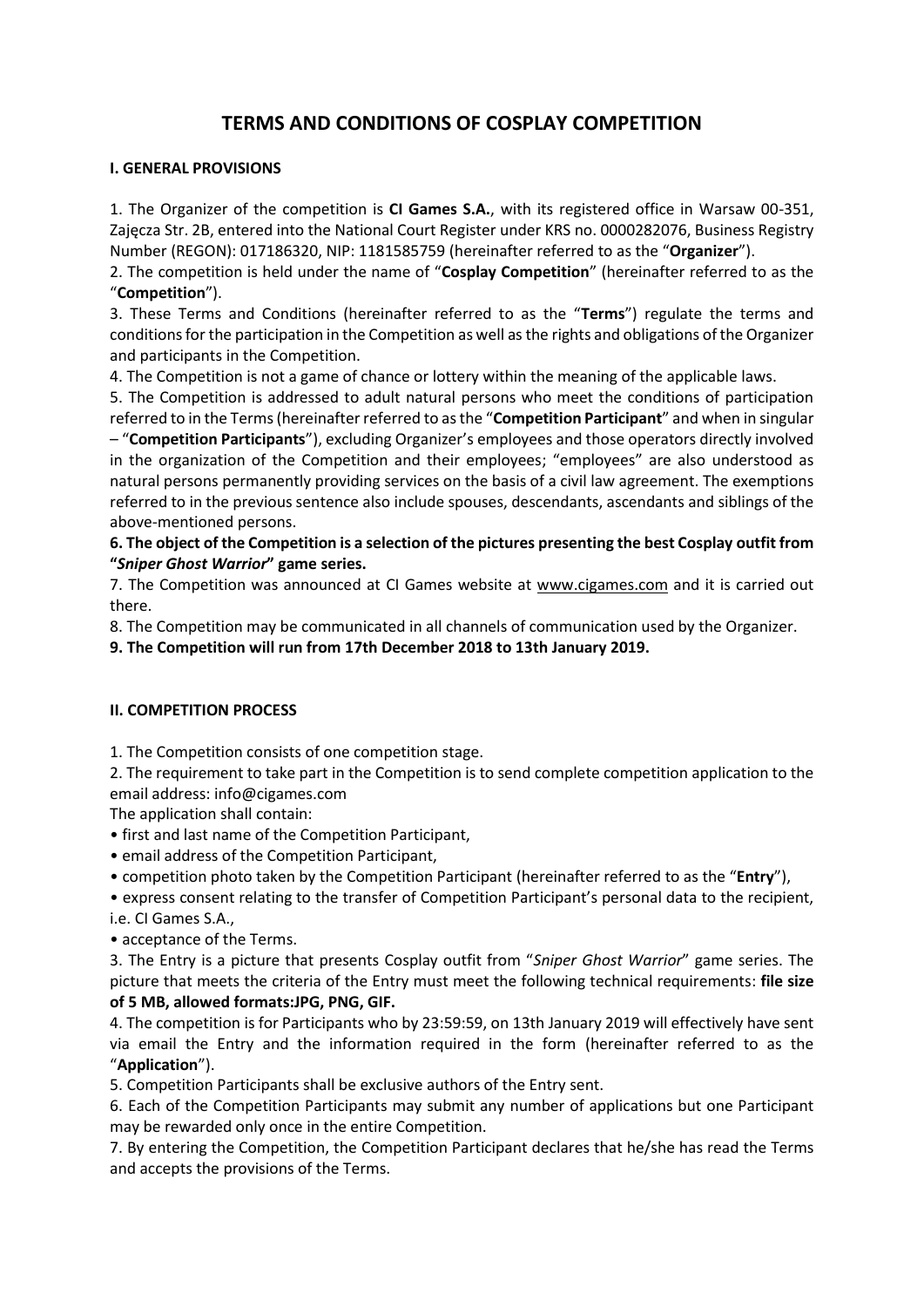8. For the purpose of delivering this Competition, the Organizer appointed a Jury composed of three representatives of the Organizer.

### **III. PRIZES AND RULES FOR THE SELECTION OF WINNERS**

1. Prizes in the Competition are: three sets of gadgets consisting of: mug, notebook and bag (hereinafter referred to as the "**Prizes**").

2. The total pool of Prizes in the entire Competition are: 3 mugs, 3 notebooks and 3 bags.

3. Out of the Entries submitted, the Jury will select three winning photos that they like the most.

4. Three winners will be selected in the Competition.

5. In the case when in the context of Entries referred to above, there will be more than one Entry from the Competition Participant, only one Entry of the Participant that obtained the most Jury votes enters the pool.

**6. The Jury shall have complete freedom in decision-making as described in this section and in particular, it may adopt criteria for the selection of an Entry based on subjective views and assessments.**

7. Organizer's decision to grant the Prizes shall be final and will be made within three (3) working days of the end of the Competition stage, at the latest.

8. The Organizer shall notify the winners (hereinafter referred to as the "**Winners**") at the latest within three (3) working days from the date of winners' selection through publication of their Entries and names and surnames at www.cigames.com.

9. The Prize shall be sent within 30 days from the date the Winner is selected via Poczta Polska or by courier service. The Prize will only be sent if at that time the Participant provides the address that the award is to be shipped – via email which is a reply to email stating that the prize has been awarded by the Organizer.

10. The total value of the Prizes does not exceed 2.000 PLN.

11. Besides selecting the Winners, the Jury shall also permanently oversee the process of the Competition and take decisions in matters where doubts arise about the Competition, including the interpretation of these Terms. Decisions of the Jury will be final, and it will not be possible to appeal against them.

12. The Winner shall lose the right to the Prize if:

a. they refuse the Prize or do not collect the delivered Prize within a given term,

b. contact with the Winner will not be possible for reasons attributable to the Winner,

c. the Winner does not meet the conditions entitling to take part in the Competition or to receive the Prize, in particular those listed in paragraph 9 Chapter III above.

13. The Organizer shall have the right to remove Entries that contain content that is against the law, principles of social coexistence, morality, in contravention of the provisions of these Terms, rights of third parties, affecting personal interests, principles of fair competition, copyright and industrial property rights, that are abusive, vulgar or threatening to third persons, with content discriminating gender, race, nationality, language, religion, that are an incitement to violence or of pornographic nature.

14. The Competition Participant declares that any intermediation of organizations for collective management of rights in the subject matter of remuneration for artists and creators of the Entry is excluded.

15. In the event of a breach by a Competition Participant of third parties copyright, the Organizer has the right to withdraw the Prize granted to the Winner and request its return and if the Organizer has suffered damage, it is also entitled to receive compensation and recourse under general principles laid down by the Polish Civil Code.

16. Prizes that are unreleased in the Competition for reasons beyond Organizer's control or those which Competition Winners have lost their rights to for reasons given in these Terms shall be at the disposal of the Organizer.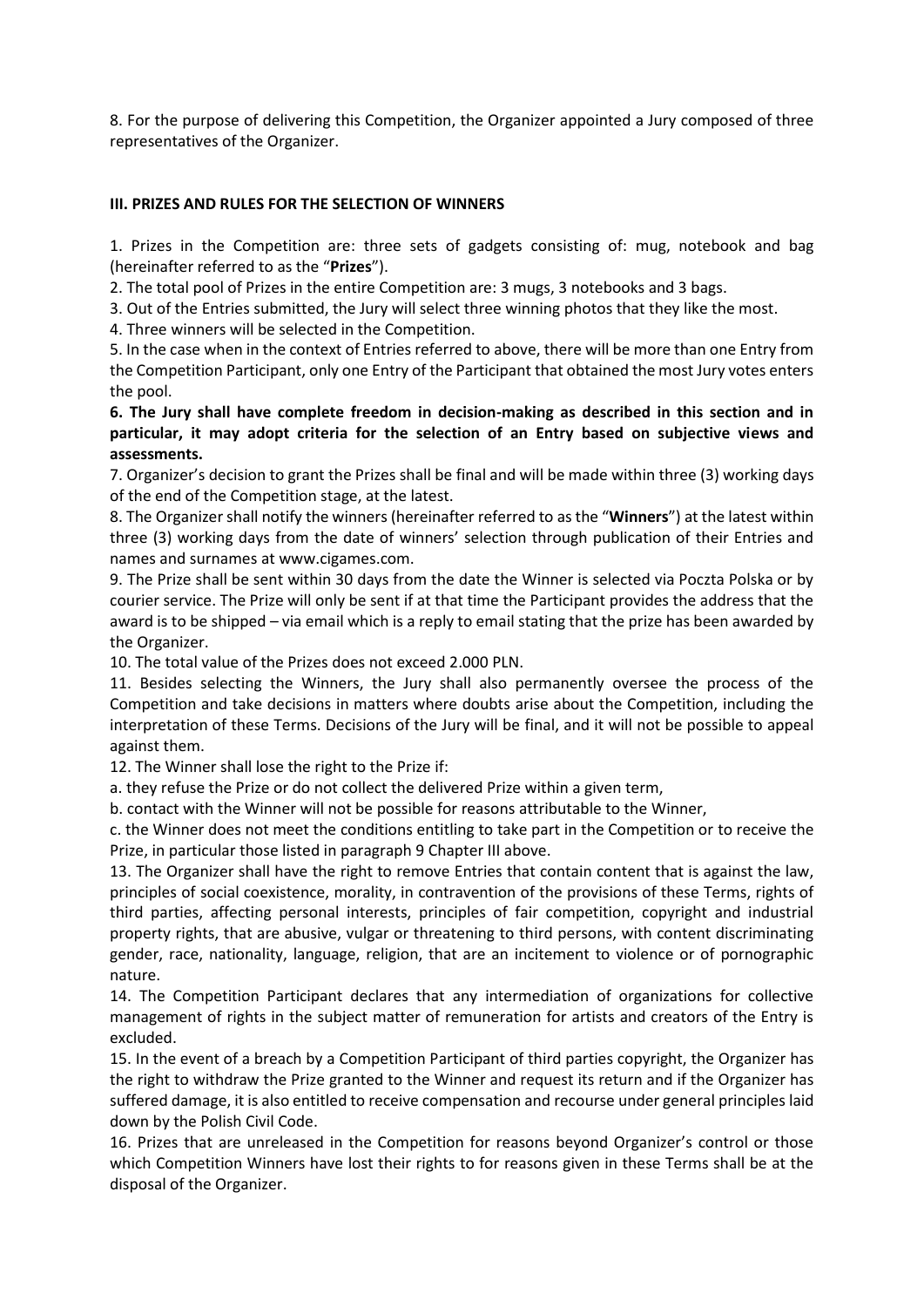17. The entitlement to the Prize and other rights of Competition Participants arising from the participation in the Competition are non-transferable. Rights acquired by the different Participants may not be combined. Prizes are not subject to exchange to any equivalent, including money equivalent.

18. The Winners and other Participants in the Competition shall not have the right to select the award and reserve specific properties of the Prizes.

19. The Organizer reserves the right to exclude from the Competition a Participant that affects results in an illegal manner, shared a competition photo which they do not have exclusive personal and property rights to and which shows (in Organizer's view) the image of third parties (including children), or a participant that has not accepted the conditions of participation in the Competition or has violated these conditions.

20. The Competition Participant may at any time resign from the participation in the Competition by making a proper statement to the Organizer of the Competition.

## **IV. COPYRIGHT**

1. Each Competition Participant that included a photo in the Application shall be treated as its author who shall have exclusive personal and property rights within the meaning of the Polish Act of 4 February 1994 on copyright and related rights and which has any required by applicable laws consents of persons whose image was captured in the photograph, granted by such persons or their legal guardians to use in the Competition. By including the picture, the Competition Participant automatically grants a consent to the transfer of copyright to each Entry (in whole or in part) to the Organizer free of charge, without any time, territorial and quantitative limitations in the following fields of use:

a. exclusive and unrestricted use for commercial purposes in the course of business activities carried out by the Organizer's products and entities associated with it, including for promotional, advertising, information, graphic and artistic purposes,

b. duplication of the Entry in whole or in part and its developments and copies using any technique, including printing, digital, reprographic, electronic, photographic, optical, laser, by magnetic techniques on each medium, including all kinds of paper, textiles, plastic, metal, electronic, optical, magnetic, digital, laser media, including CDs (regardless of the format), DVDs (regardless of the format), HD-DVD (regardless of the format), Blue-Ray discs (regardless of the format), hard disks, mass storage,

c. placing on the market, lending, leasing or renting of the original or copies of the Entry and establishment of other rights and liabilities, licensing,

d. public execution, exhibition, display, reproduction and broadcasting and re-broadcasting, as well as making available to the public of the Entry in such a way so that everyone could have access to it from a place and at a time individually chosen by them,

e. use of the Entry and its fragments for the purpose of Organizer's promotion and advertising, in all forms of advertising, including press, television, cinema, external and online, use on any pages and web domains, in mobile services, publishing houses, e-books, audiobooks, press, television, radio, Internet, in promotion and advertising materials and gadgets and other forms of promotion in the fields of exploitation indicated in this section,

f. entering into memory of electronic devices, including computer and into computer networks, including the Internet, extranet, internal networks (e.g. intranet), as well as transfer within the aforementioned networks, including on-line, processing in electronic devices memory, including your computer and other mobile devices,

g. use in the form of any products and in any products, including computer programs, audiovisual works, presentations, all kinds of textiles, plastic, metal, including toys and other (merchandising),

h. exercise of copyright law subject to the Entry (and in particular its development, disposal and use of its developments, without entitlement to withdraw from this agreement on the part of the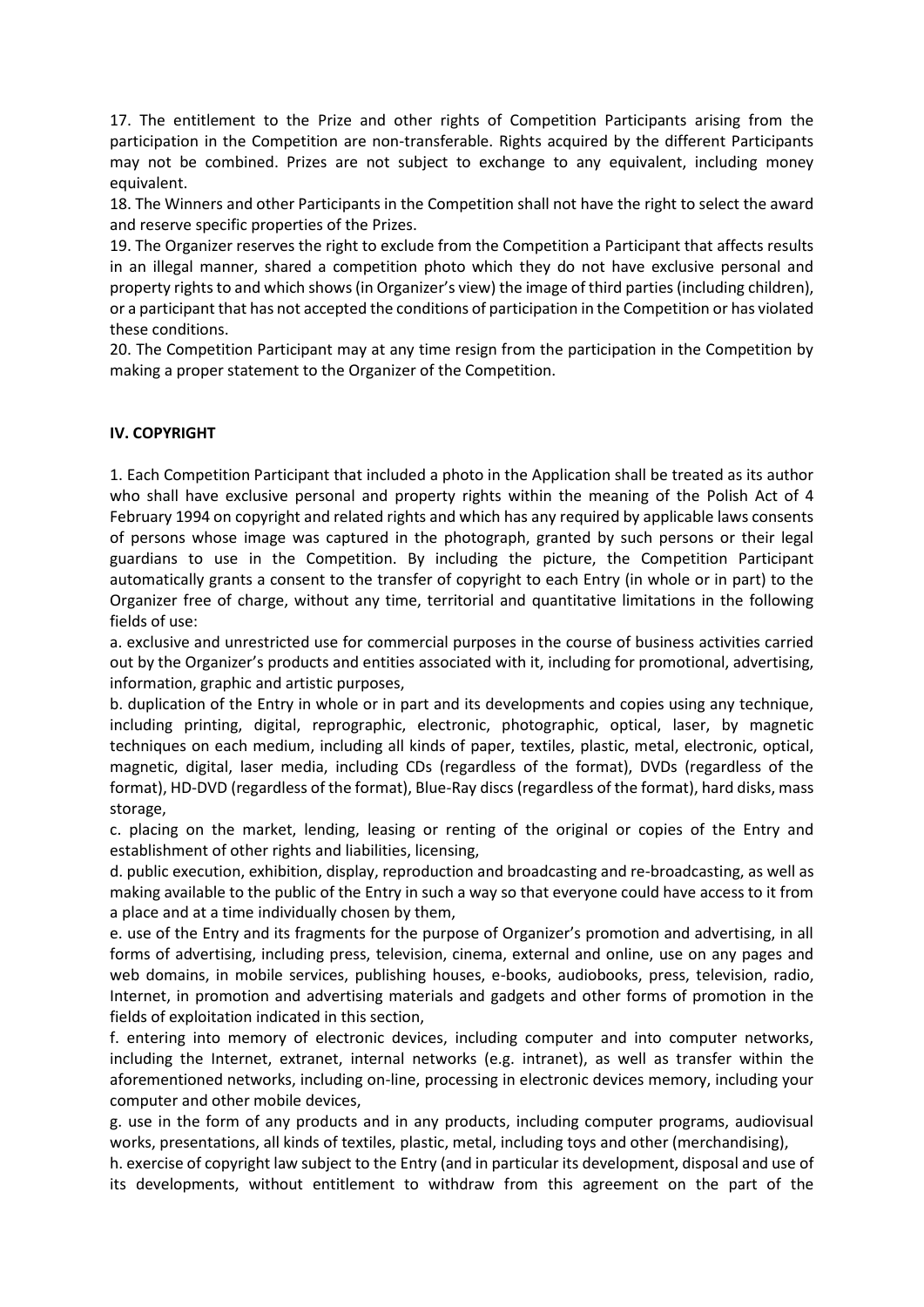Competition Participant) together with the right to permit for exercise of derivative copyright to the Entry in the fields of exploitation indicated above.

2. Transition of the described above property rights to the winning Entries shall take place upon the delivery of the prize to the Competition Participant. The delivery shall mean also delivery to the carrier or postal operator for the purpose of its serving.

3. By acceptance of these Terms, the Participant agrees to use of all Entries (which have not been awarded) in whole or in any part free of charge by the Organizer without territorial, time and quantitative restrictions on any fields of exploitation described in paragraph 1 above. The Competition Participant may not terminate or prohibit the Organizer, or a person authorized by the Organizer the use of Entries under the license granted by the Competition Participant. Granting of license referred to in this paragraph applies only to Entries that have not been awarded (even if Prizes will be granted as a result of Jury's work), in the event of award-winning Entries, property rights shall be transferred to the Organizer under principles described above and by the time of the transfer the Organizer shall be entitled to make use of them on the basis of the license described above.

4. Competition Participants agree to free use of their image captured in Entries in publishing houses, e-books, audiobooks, press, television, radio, Internet (including the Internet portals, social networking sites and blogs), for the duration and after the Competition, including for commercial purposes, for Organizer's marketing and promotion, i.e. the company under the business name of CI Games S.A. in Warsaw and its associated entities. Competition Participants are obliged to have statements that they read the Terms and consents of all persons whose images have been captured in the Entries (granted by those persons or their legal guardians in accordance with the provisions in force, including those on the protection of personal data or personal property and the copyright and related rights) to the use of image described in this paragraph by entities indicated in the previous sentence. Consequences of absence of such a statement and consents shall be borne only by Competition Participants, and the Organizer and other entities publishing Entries are exempt from liability for unauthorized use of the image of a third party and for failure to provide information on the rights reserved for such persons.

5. The Organizer may authorize other persons to use the Entries within license granted by the Competition Participant and sublicense within the limits of their powers.

6. By accepting these Terms, the Competition Participant declares that any intermediation of organizations for collective management of rights in the subject matter of remuneration for artists and creators of the Entry is excluded.

#### **V. PERSONAL DATA**

1. The Organizer shall be the Administrator of Competition Participants' personal data.

2. You can contact the Administrator of personal data at the office address, i.e. Zajęcza Str. 2B, 00-351 Warsaw, and also at email: support@cigames.com.

3. Competition Participants' personal data will be processed by the Administrator only in order to correctly proceed and carry out the Competition and to perform Administrator's legal obligations, and when this is necessary for the Administrator to be able to fulfill legally legitimate interests.

4. The legitimate interest which the Administrator may refer to is holding judicial, arbitration or mediation proceedings, data storage for archiving and evidence purposes and to ensure accountability and promotion of the Organizer's products.

5. Provision of personal data by the Competition Participant is voluntary, but failure to provide the data will prevent participation in the Competition.

6. Competition Participants' personal data will be kept until the Competition comes to an end and/or until the withdrawal of consent to the processing of personal data. The period of personal data storage may be extended each time by a period of limitation on the validity of claims if the processing of personal data is necessary for the investigation of claims or for defense against such claims by the Administrator.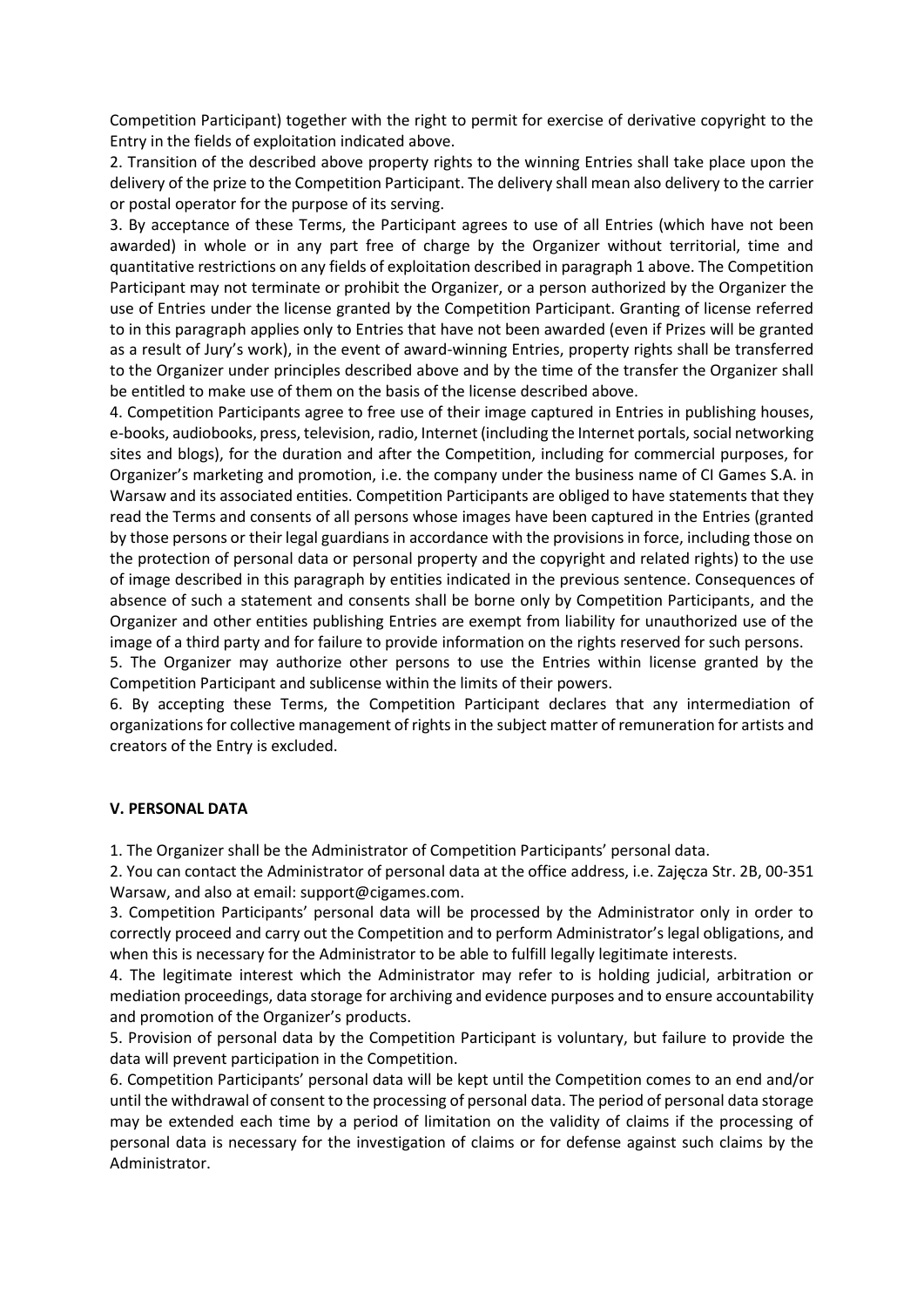7. Competition Participant has the right to access to the content of their personal data and to obtain confirmation that these data are processed; to rectify their personal data (e.g. when the data are incorrect or incomplete), remove them (e.g. when the data are no longer necessary for the purposes for which they were collected by the Administrator or when the consent for the processing of data has been withdrawn or an objection has been raised to the processing of data) and the right to limit their processing. In addition, the Competition Participant shall have the right to: withdraw their consent at any time and the withdrawal of consent shall not affect the legality of the previous processing; to transfer the data (when the processing is carried out on the basis of the consent or agreement and when the processing is carried out in an automatic way) and the right to object to the processing of the personal data.

8. Competition Participants have the right to make a complaint to the President of the Personal Data Protection Office, if they consider that the processing of the personal data violates applicable data protection legal provisions.

9. Subject to all the guarantees aimed to ensure security of the data transmitted, the Administrator may share Competition Participant's personal data to:

• employees/associates authorized to their processing at the request of the Administrator,

• entities which the Administrator entrusted the processing of personal data to, including: providers of technical, consultancy, archive, accounting and organizational services facilitating the provision of services by the Organizer (including supporting the Administrator providers of IT and data storage in servers and in the cloud services),

• providers of legal services, tax advisory services, carriers and postal operators and insurers,

• authorized bodies of the state, local government and justice administration,

• the company under the business name of CI Games S.A. in Warsaw and entities associated with it (including subsidiary companies) to place information about the results of the Competition and Competition Participants who were awarded.

10. Personal data of Competition Participants will not be transferred outside the European Economic Area, with the exception of data transmitted to e-mail services providers on the basis of relevant legal securities which are the standard contractual clauses for the protection of personal data approved by the European Commission.

11. Competition Participants' personal data will not be processed in an automated way and will not be profiled.

12. The names and surnames of the Winners, in accordance with the data made available by the Competition Participants, may be published in all the communication channels used by the Organizer. Thus, the users of Internet service www.cigames.com, in accordance with the terms of use and privacy policy of this service and social networking sites Facebook and Twitter, in accordance with their regulations, will have the insight into the personal data shared.

#### **VI. COMPLAINTS**

1. Complaints related to Competition organization must be sent by registered mail to the address of the Organizer: CI Games S.A. based in Warsaw (00-351) at Zajęcza Str. 2B, with a note on the envelope "Competition Complaint" in the period of up to 7 days since the date of selection of competition winners (postmark date governs). The complaint should contain the exact description and Participant's data necessary to give them the answers.

2. Complaints shall be considered by the Organizer within 30 calendar days from the date of their receipt. When examining the complaint, the Organizer will apply the provisions of the Terms and of the Polish Civil Code. The Participant shall be notified of Organizer's decision by email or by ordinary mail (postmark date or date of placing Organizer's statement in the electronic communication means in accordance with Article 61 § 2 of the Polish Civil Code).